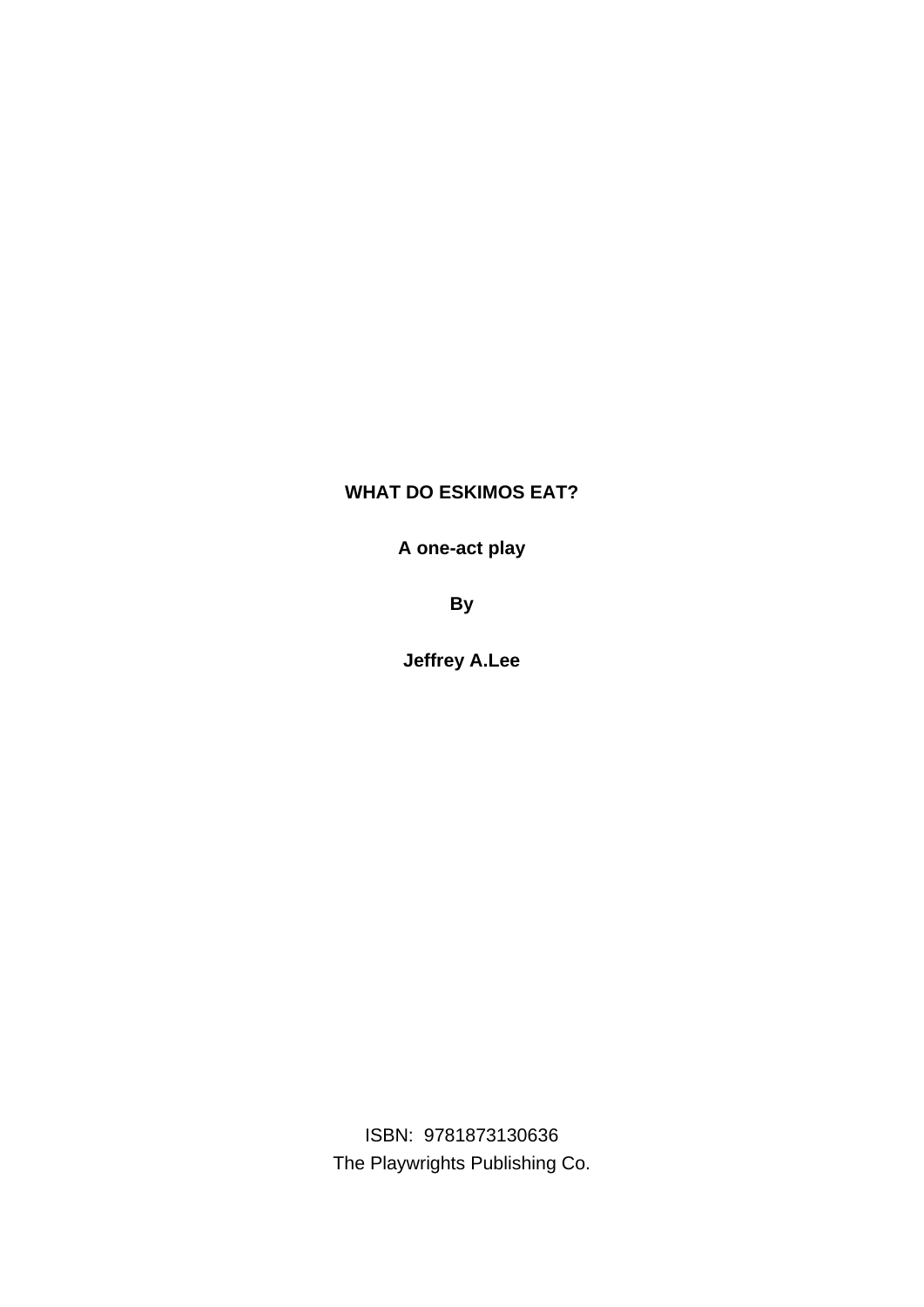Performances or readings of this play may not legally take place before an audience without a licence obtainable on application to:

> The Playwrights Publishing Co., 70 Nottingham Road, Burton Joyce, Nottingham, U.K., [44] (0) 1159-313356 playwrightspublishingco@yahoo.com

To avoid possible disappointment, application should be made, preferably in writing, as early as possible, stating: -

- (i) Name and address of applicant
- (ii) Name and address of Society;
- (iii) Name and address of theatre or hall where performance(s) would be held;
- (iv) Times and dates of performances.

A fee will be charged for this licence which must be paid prior to the first performance otherwise the licence is automatically cancelled and the performance becomes illegal.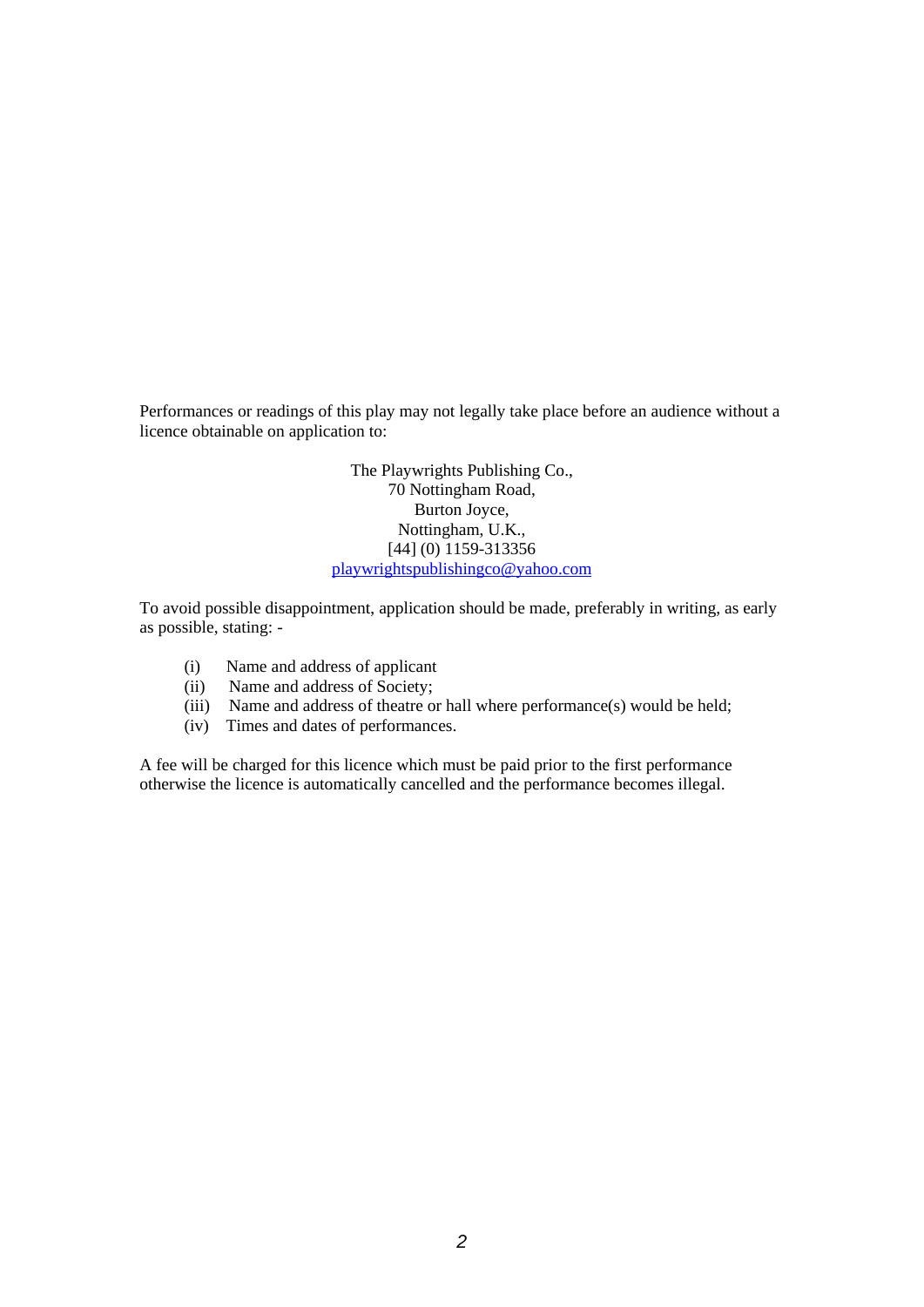## **CAST**

## BILL FROGETT - A TEACHER IN HIS FIFTIES THE PORTER - AN OLDISH MAN WITH A BAD COLD PEEWEE PIERCE - THE SAME AGE AS FROGETT

## **SCENE**

The scene is the platform of a suburban railway station at about midday, the quiet time after the rush hour. We hear a train pulling away. The PORTER, an oldish man with a bad cold, is sweeping the platform. PEEWEE PIERCE is sitting on a bench upstage reading 'The Independent'. At first we don't see his face. BILL FROGETT enters briskly. He has the look of shabby gentility one associates with schoolmasters who have spent most of their career trying to keep control in the classroom. He carries a copy of the 'Times Educational Supplement' and a rather shabby briefcase. He consults his watch, hurries to the edge of the platform, downstage right of centre, peers up the track stage right, turns to the PORTER.

FROGETT: Haven't missed it, have I?

PORTER: Yes, sir: it's pulling out now. I'm afraid you cut it a bit too fine. Anyway, you was on the wrong platform, wasn't you?

FROGETT: Was I?

PORTER: Afraid you was.

FROGETT: What time's the next train?

*PIERCE lowers his paper and takes an interest. He is obviously amused.*

PORTER: That'll be the six fifteen.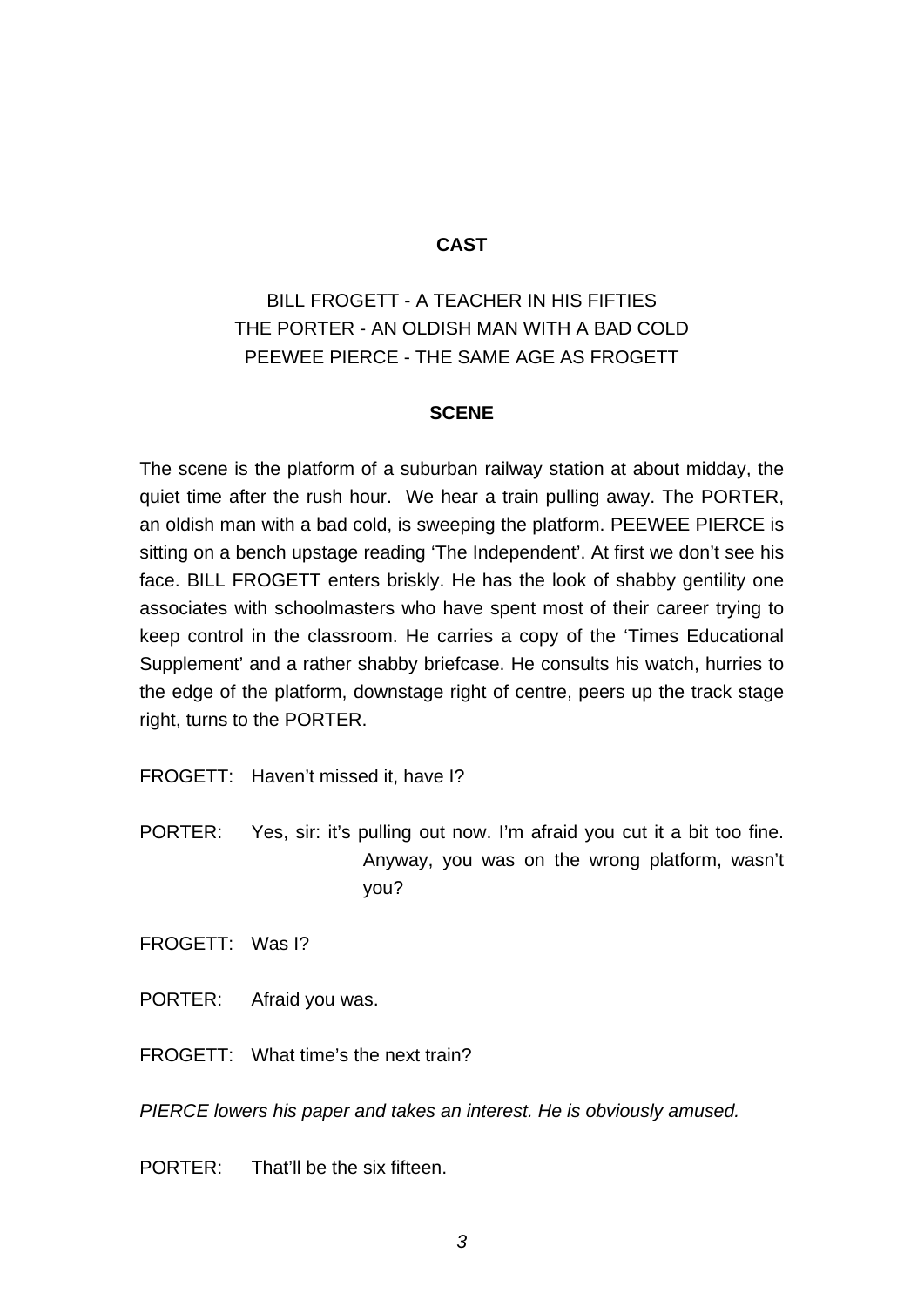- FROGETT: Six fifteen! But I have an interview at two thirty.
- PORTER: Oh, dear. Looks like you've blown it.
- FROGETT: (*consulting his watch impatiently*) I thought the train was due at twelve fifteen.
- PORTER: Yes, sir. That's the up line. We're talking about the down line.
- FROGETT: But I want the up line? My appointment's in the City.
- PORTER: Then your luck's in, in't it?
- FROGETT: (*somewhat irritated*) Listen. Is this or is it not the right platform for the up trains?
- PORTER: Always has been, sir.
- FROGETT: (*pointing right*) Then I'm all right for the twelve fifteen to the City?
- PORTER: Unless it's having a nervous breakdown, sir.

*The PORTER goes on sweeping. The station telephone rings. FROGETT and the PORTER exchange glances.* 

PORTER: Oh dear, more trouble in China!

*The PORTER leans his broom against the wall, sneezes, and moves right to answer the phone. FROGETT looks up the line, right, returns to down stage.* 

PIERCE: (*from behind the 'Independent'*) Don't use the trains much then?

FROGETT: (*looking for the source of the voice*) Pardon me?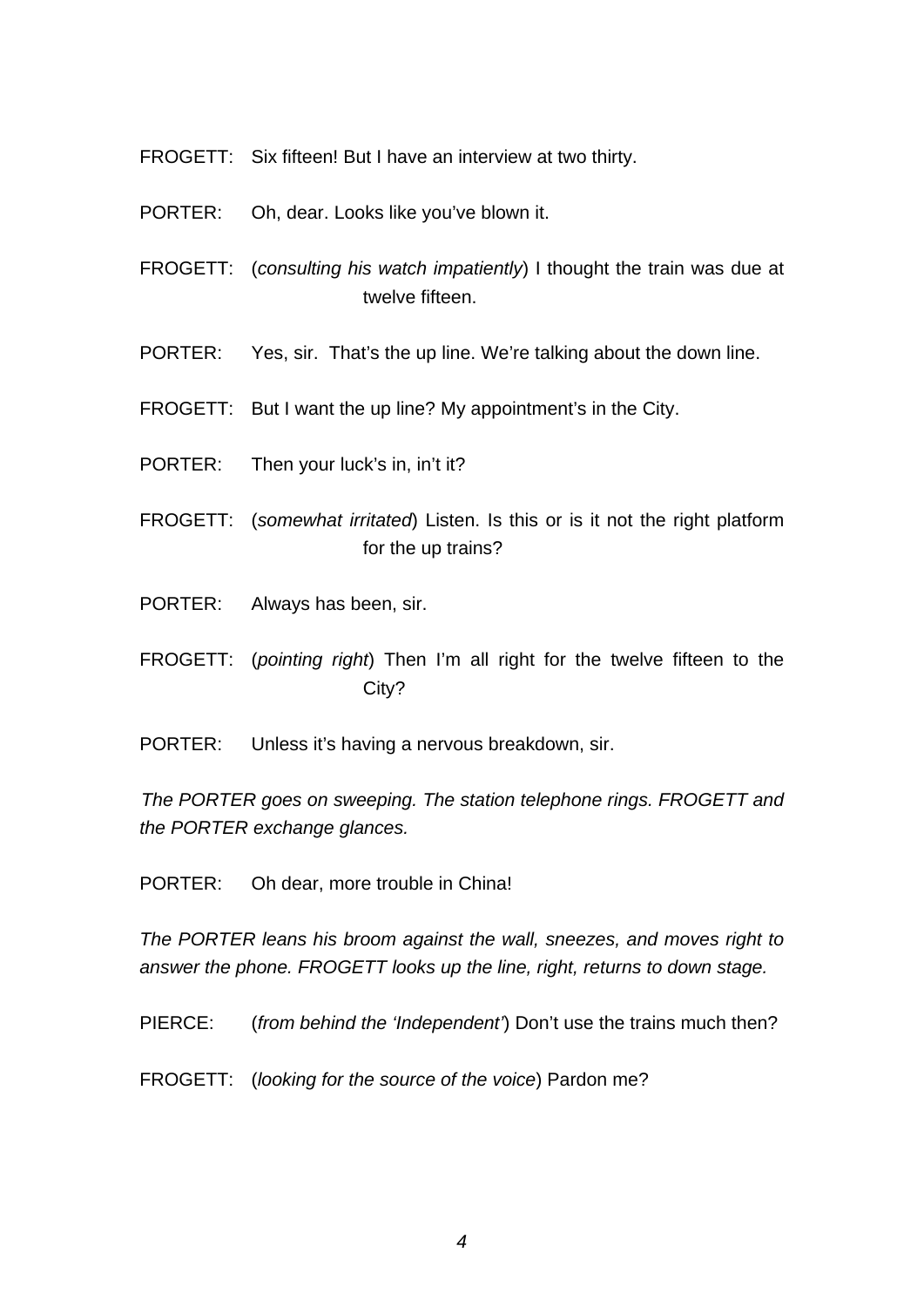- PIERCE: (*peering from behind 'The Independent'*) You don't seem to be too familiar with the platform layout, the direction of the trains, the ups and the downs.
- FROGETT: Just a momentary confusion. I was in a hurry.
- PIERCE: An interview, is it?
- FROGETT: What's that?
- PIERCE: Thought I heard you say something to Stanley about an interview at - what was it? - two thirty?
- FROGETT: Yes, two thirty.
- PIERCE: Couldn't help hearing, that's all.

*PIERCE folds the paper and lays it down beside him. A strange figure difficult to pin down to any profession. He speaks with an educated accent.*

- PIERCE: Always a difficult thing to face...
- FROGETT: What's that?
- PIERCE: An interview.
- FROGETT: An interview? Oh, yes.
- PIERCE: It can be quite stressful...being interviewed.
- FROGETT: (*with asperity*) Well, it's a necessary evil, isn't it...for some of us.

*FROGETT peers up the line right.* 

- PIERCE: Always a good idea to assume the people on the other side of the table are at least as stupid as oneself.
- FROGETT: Yes. Thank you. I'll try to bear that in mind.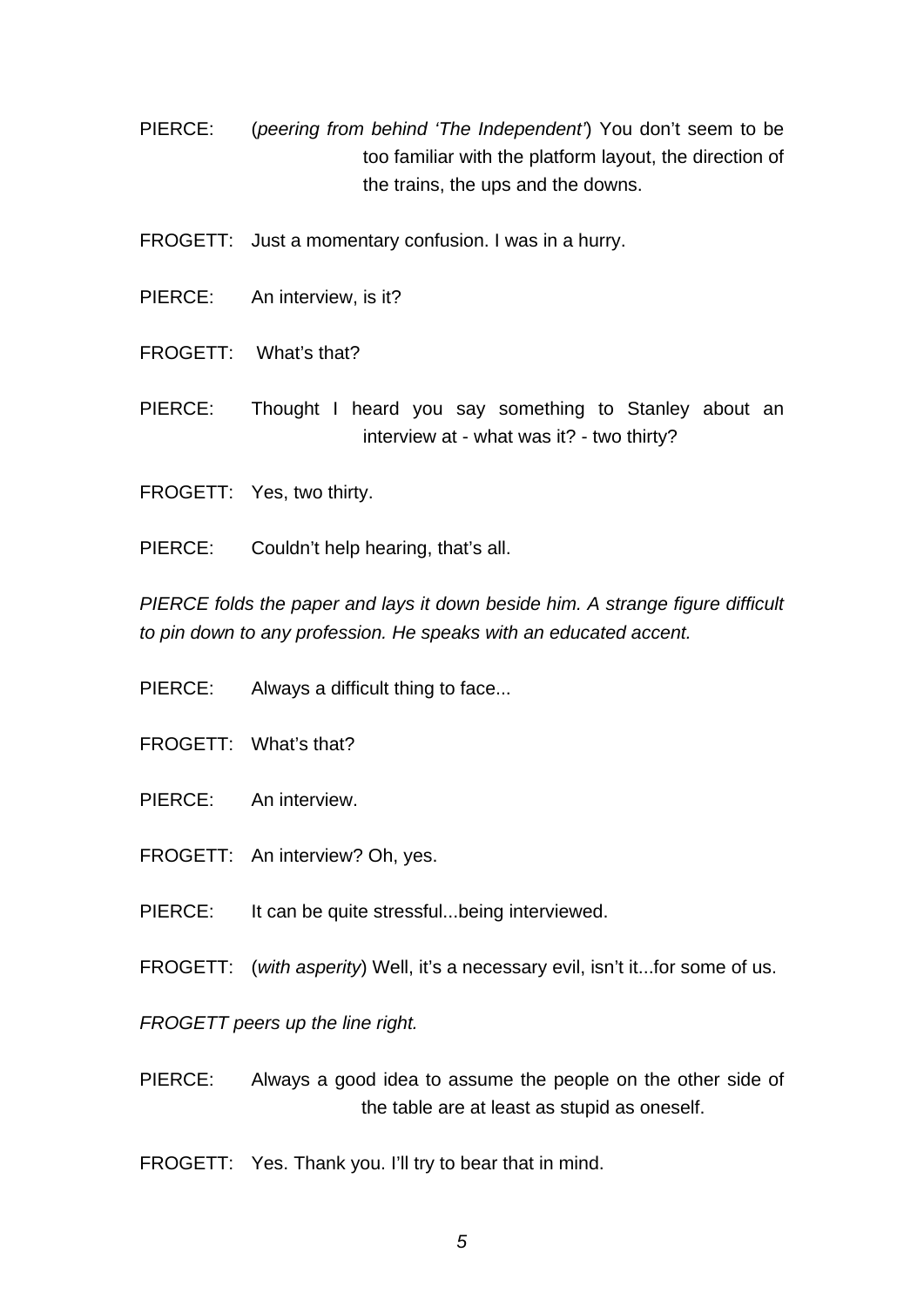- PIERCE: On the other never assume they're as stupid as they look.
- FROGETT: (*smiling)* No, no, of course not. I see what you mean.
- PIERCE: Always Important to get the balance right. Your train is due in five minutes.

*FROGETT consults his watch. Shakes it.*

- FROGETT: I make it four and a half.
- PIERCE: Vital to keep the initiative, you know.
- FROGETT: In the interview, you mean? Not always easy.

*FROGETT sniffs, moves down right. Pretends to be unconcerned.*

- PIERCE: I wrote a book once.
- FROGETT: (*trying to ignore him)* Really?
- PIERCE: On that very subject.
- FROGETT: Keeping the initiative. Did you?
- PIERCE: 'Art of the Interview'.
- FROGETT: (*still highly skeptical*) You wrote 'Art of the Interview'? Pull the other one.
- PIERCE: Published by Weaver and Wotton.
- FROGETT: You mean you actually wrote 'Art of the Interview'?

*FROGETT extracts a well-thumbed copy of 'The Art of the Interview' from his pocket, examines it closely.*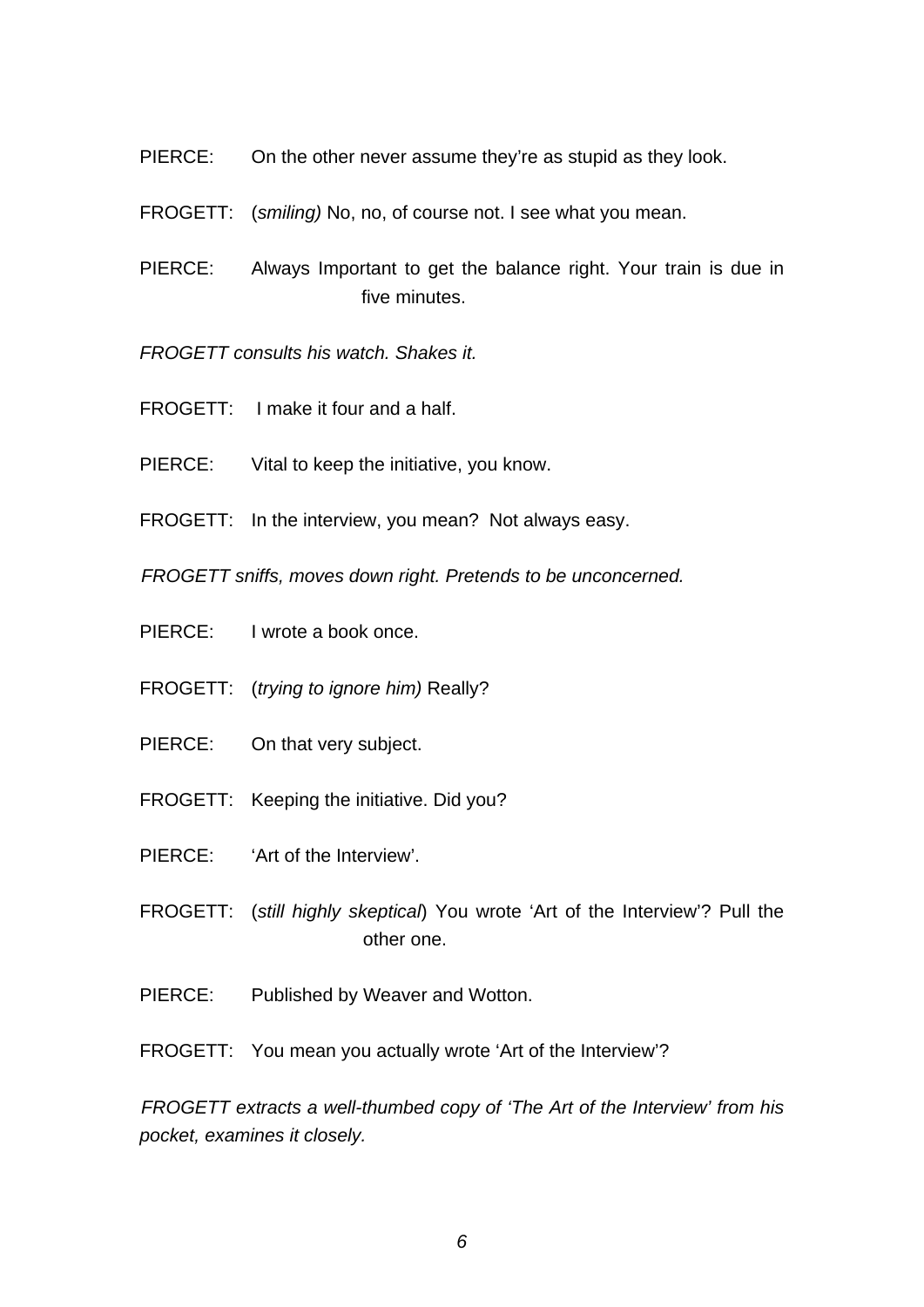- PIERCE: In the early days before I knew where I was going.
- FROGETT: You're right. It was published by Weaver and Wotton.
- PIERCE: I should know. It was my book.
- FROGETT: (*holding up the book*) You mean you actually wrote this?
- PIERCE: So you've got a copy. Good to see there are still a few wellthumbed copies around. Mind if I take a dekko?

*PIERCE gets up from the station seat, moves to FROGETT who hands him the book reluctantly.*

- PIERCE: (*putting on ancient spectacles*) Amazing, isn't it? 'Art of the Interview' by P.J. Pierce. Takes one's mind back.
- FROGETT: Quite a coincidence. I came across it in a bookshop. Thought it might come in useful...
- PIERCE: In view of the fact you're looking for another appointment..?
- FROGETT: (*shrugs shoulders*) It might have offered a few pointers.
- PIERCE: Ah, tactics. Now you're not so sure, I guess?
- FROGETT: Interviews can be tricky.
- PIERCE: It might be better than you think. A man wrote to tell me 'Art of the Interview' was the best buy he'd ever made. Helped him get a job as Manager of a sweet factory. Fudge for fudge. Eh? (*Laughs*. *hands the book back*)
- FROGETT: Oh, yes: fudge...
- PIERCE: He's in Parliament now.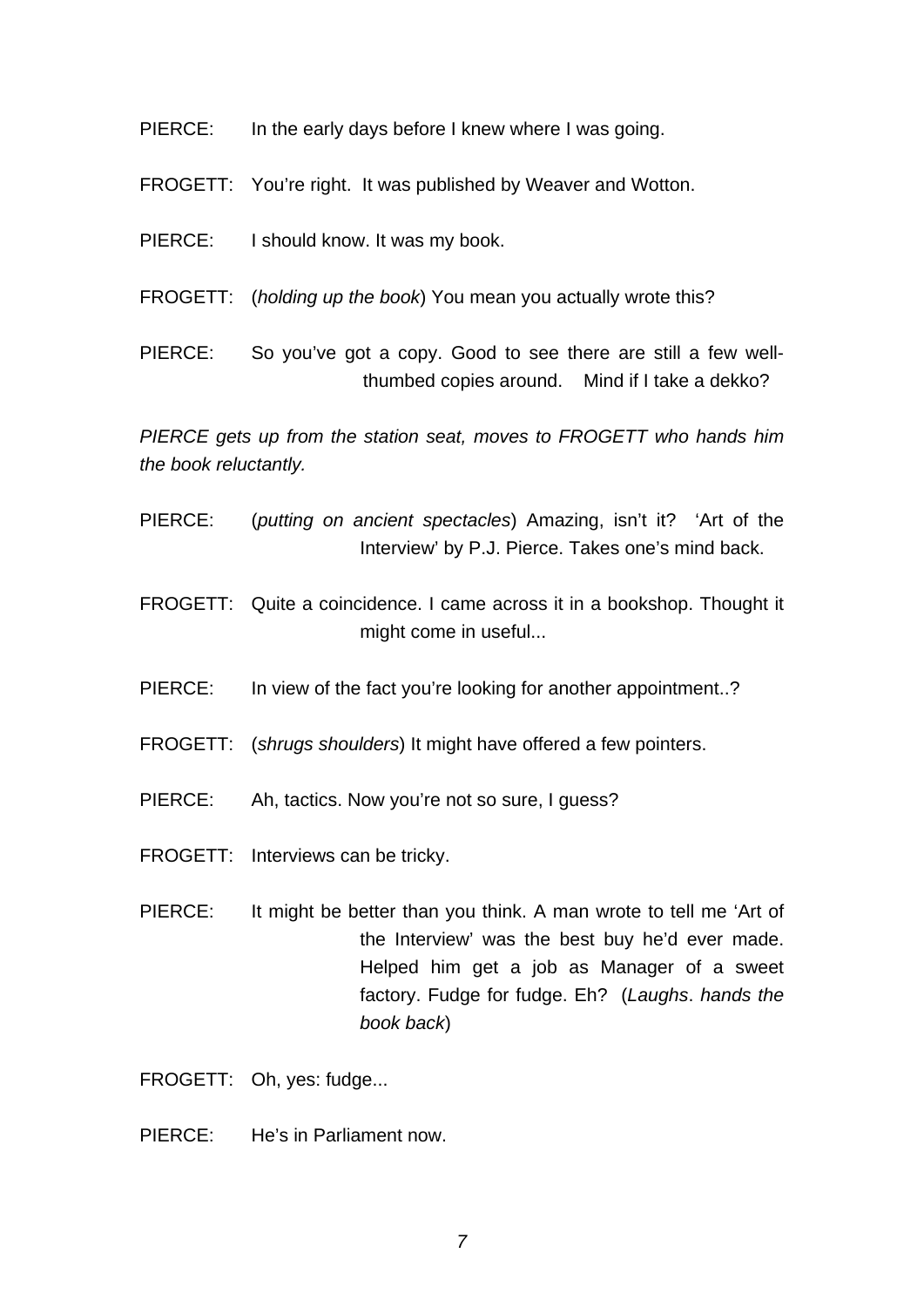FROGETT: Really?

PIERCE: Just shows you, doesn't it? The effect we have on other people.

FROGETT: That makes you indirectly responsible, doesn't it?

PIERCE: It certain shows how important chance and tactics can be.

FROGETT: I'd like to believe it.

*FROGETT laughs politely, shoves the book into his pocket. The station P.A. system suddenly activates. We hear a sound like someone with loose false teeth gargling followed by an incomprehensible announcement beginning with the words 'The twelve fifteen City train...blaa...blaa...blaa.' FROGETT listens, trying to make sense of it, turns to PIERCE.*

FROGETT: What's he talking about?

- PIERCE: Oh, Stanley. He said 'due to unforeseen circumstances the twelve fifteen City train is running late'.
- FROGETT: How late? That's my train.
- PIERCE: Of course, your interview. He didn't make that clear. I try not to listen. They use language like toilet paper these days. Nobody thinks about Shakespeare and Milton any more.

FROGETT: That's my train.

PIERCE: He should have said 'owing to unforeseen circumstances' or 'because of unforeseen circumstances not 'due to unforeseen circumstances'. But they never learn. (*Signaling stage left*) Excuse me, I must just...toddle off...

*PIERCE starts moving up left.*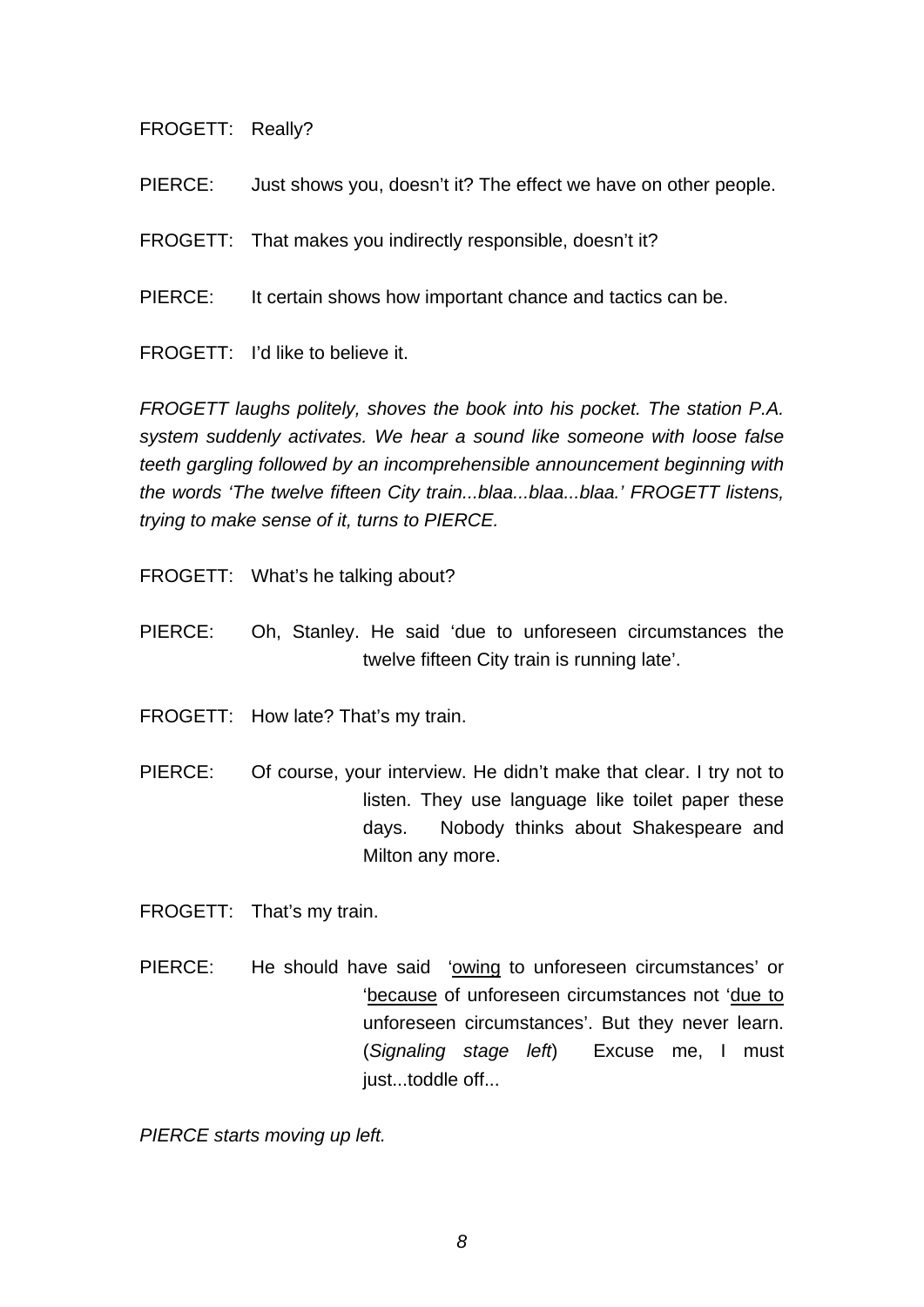- FROGETT: Before you go...
- PIERCE: (*turning*) Yes?
- FROGETT: Could you just tell me?
- PIERCE: What?

FROGETT: Did he say how long and why? The delay, I mean.

PIERCE: I told you 'Unforeseen circumstance'. You'd better ask him. Afraid I can't hang about. Might pee myself.

- FROGETT: Of course.
- PIERCE: Always take a leak about this time.
- FROGETT: Yes, yes. I mustn't hold you up.
- PIERCE: (*laughing*) Not a good idea.

*FROGETT watches PIERCE moving off left. He looks puzzled. The PORTER enters right, picks up his broom, is about to go on sweeping.*

- FROGETT: Excuse me.
- PORTER: (*stopping in mid sweep*) What's that, sir?
- FROGETT: What was that you said?
- PORTER: I never said nothink.
- FROGETT: But you...(*waves his arm right)*...you made an announcement... on the intercom.
- PORTER: Oh, the annoucement.